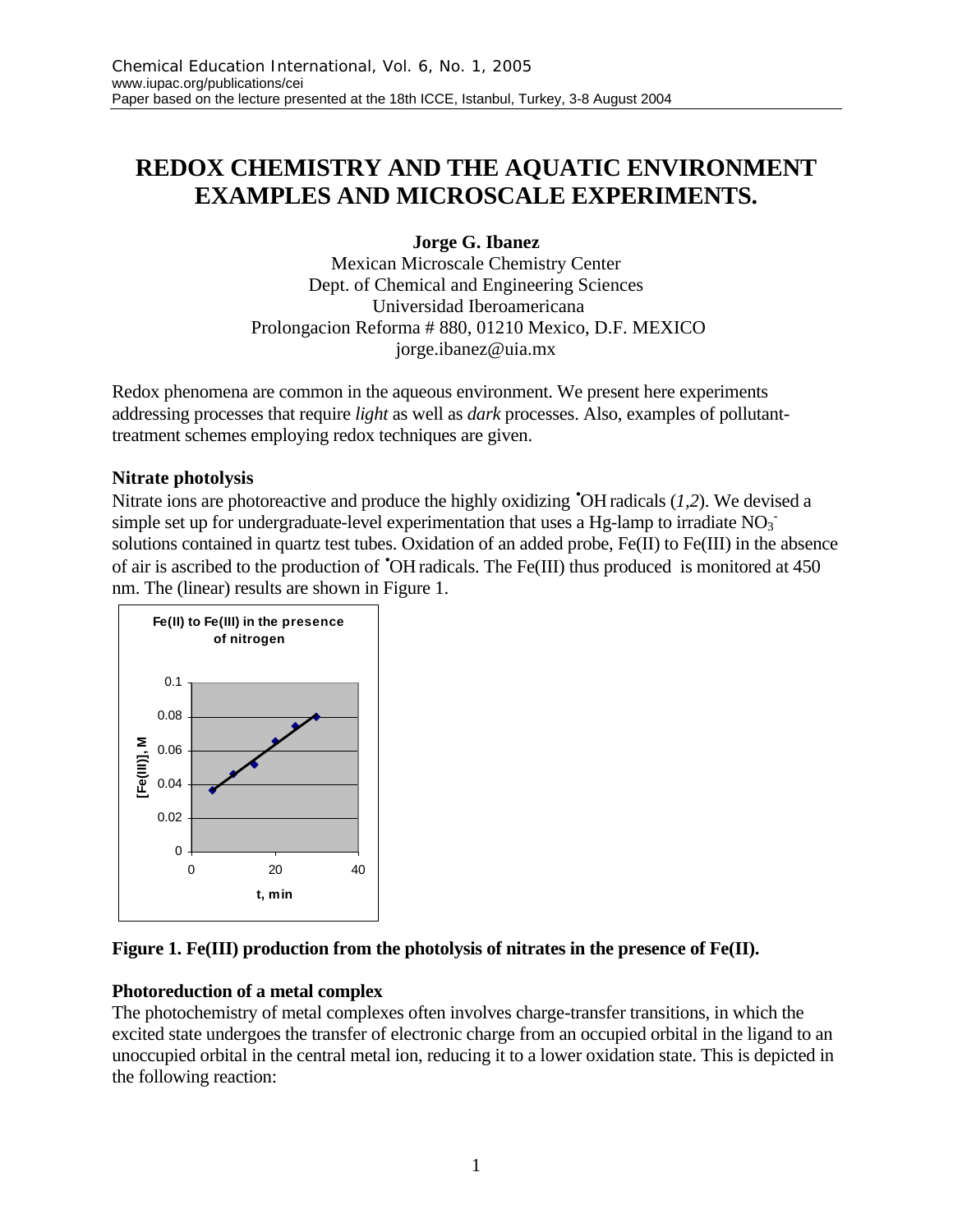$$
[\mathbf{M}^{(n+1)+}(\mathbf{L})_5\mathbf{L}^{\dagger}]^{n+} + \mathbf{H}_2\mathbf{O} + h\mathbf{v} = [\mathbf{M}^{n+}(\mathbf{L})_5\mathbf{H}_2\mathbf{O}]^{n+} + (\mathbf{L}^{\dagger})^0
$$
\n(1)

A typical example is the photolysis of iron carboxylato complexes (i.e., complexes with oxalate, aminopolycarboxylates, citrate, humic and fulvic acids), which can occur with high quantum yields. A simplified reaction mechanism is (using oxalate as the ligand) (*3,4*):

$$
[Fe(III)(C2O4)3]3- + hv = Fe(II) + 2 C2O42- + C2O4- (2)
$$

$$
C_2O_4^{\bullet -} = CO_2^{\bullet -} + CO_2 \tag{3}
$$

$$
CO_2^{\bullet \bullet} + Fe(III) = Fe(II) + CO_2 \tag{4}
$$

Note that C in the  $C_2O_4$ <sup>-•</sup> ligand has an average oxidation state of +7/2, whereas in  $C_2O_4^2$  it is +3. Then, it underwent oxidation in order to reduce Fe(III). We designed an experiment in which an [Fe(III)EDTA] complex is exposed to light (either natural or artificial) and decomposed to produce Fe(II), which reacts with  $K_3[Fe(CN)_6]$  as indicator, yielding a highly colored (blue) solution (*5*).

#### **Photodissolution**

Many solid iron compounds are photoreactive. We have worked on the photodissolution in the Fe(III)oxide-oxalato as a function of pH. We analyzed the oxalato speciation and found that the highest amount of Fe(II) produced (as measured by the standard colorimetric method with *o*phenanthroline) corresponds to the pH region where the hydrogen oxalate anion predominates.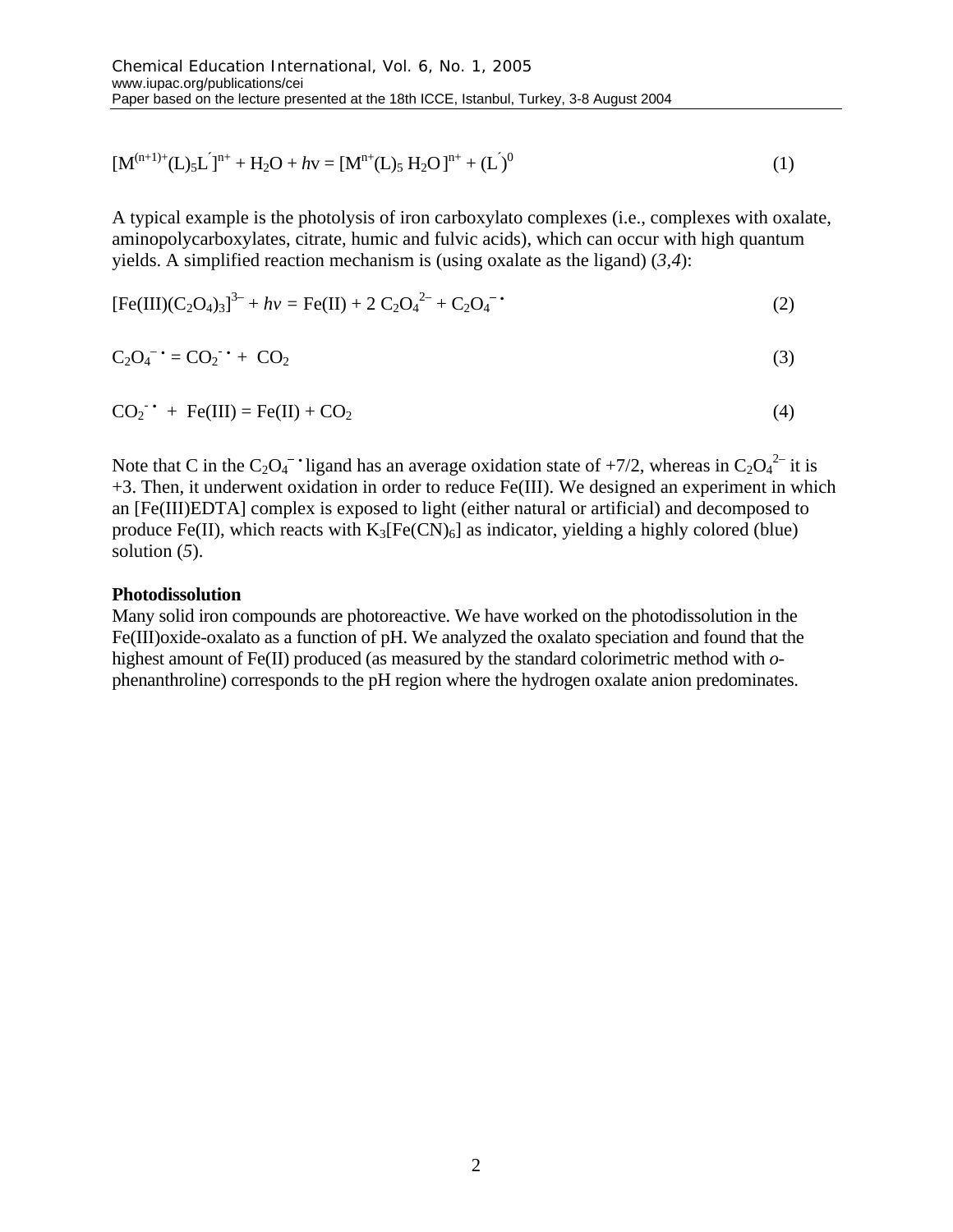**Oxalate Species Distribution Diagram**



**Figure 2. Distribution diagram for oxalate species (***6***).**



**Figure 3. Photoproduction of Fe(II) as a function of pH and time.**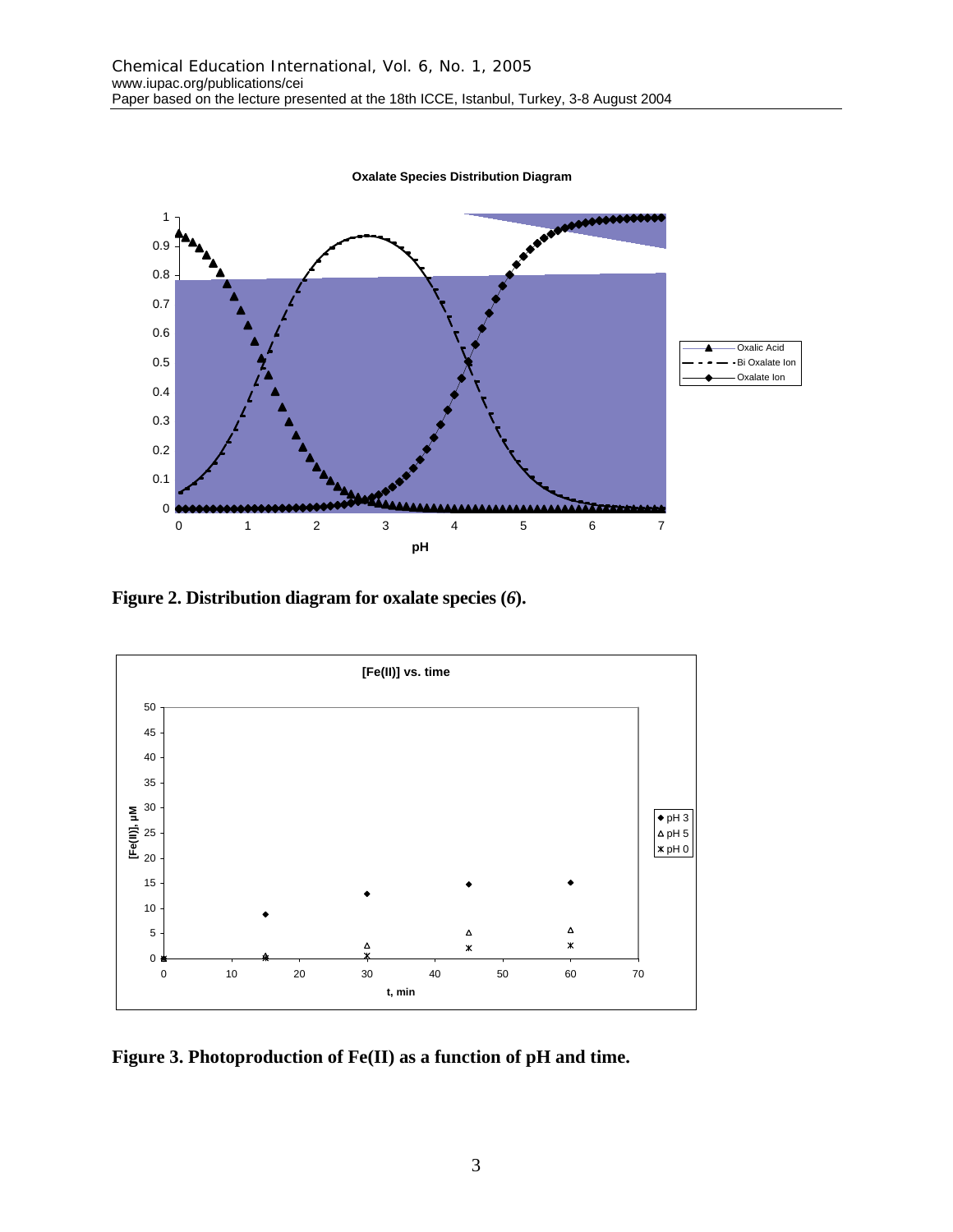

**Figure 4. Pourbaix diagram of Cu species in water (***8***).**

### **Pourbaix diagrams**

Potential-pH diagrams are of paramount importance in Environmental studies. We have devised an experiment in which students perform five chemical and five elecrochemical transitions in the Cu-Pourbaix diagram (Figure 4).

### **POLLUTANT-TREATMENT SCHEMES BASED ON REDOX REACTIONS**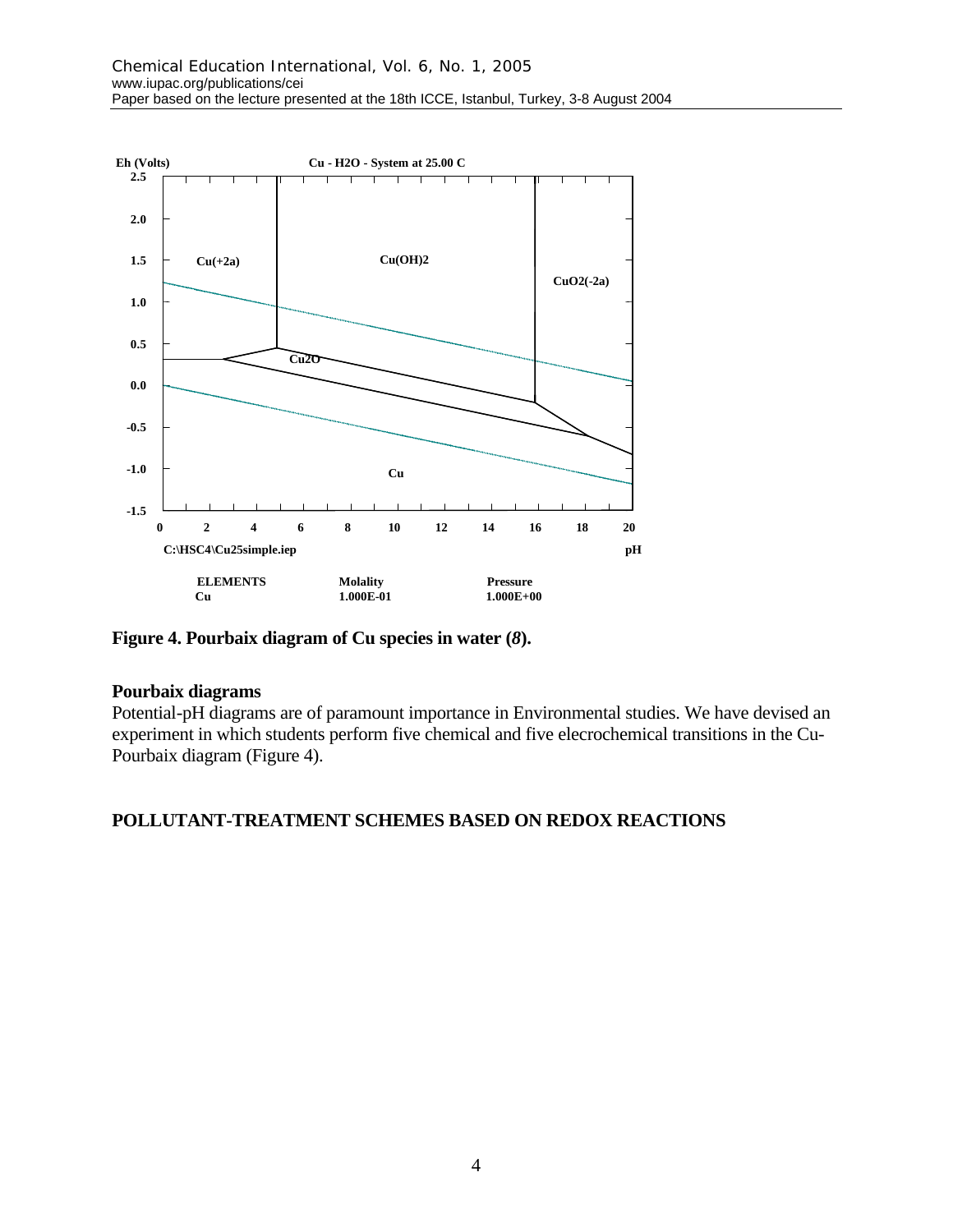## **Fenton reaction**

Organic pollutants and hazardous wastes can be mineralized upon oxidation by powerful oxidizing agents like hydrogen peroxide, which is capable of self-decomposing to produce a powerful oxidizer intermediate: the hydroxyl radical (•OH). The reaction we use is

 $Fe^{2+} + H_2O_2 \rightarrow Fe^{3+} + OH^- + {}^{*}OH$  (5)

We demonstrate the effect of adding  $H_2O_2$  to a surrogate pollutant, i.e., an acidified 0.003% solution of rhodamine B (sodium salt of 4-[[(4-Dimethylamino)phenyl]-azo]benzene-sulfonic acid) under different conditions. The qualitative results obtained are shown in Table 1. We have also reported quantitative results elsewhere (*9*).

| Reaction | Effect              | Major         | <b>Bubbling</b> | BaCO <sub>3</sub> |
|----------|---------------------|---------------|-----------------|-------------------|
| vial     |                     | discoloration |                 | precipitate       |
| Α        | <b>Blank</b>        | No            | No              | No                |
| B        | $Fe2+$ alone        | No            | No              | No                |
| C        | $H_2O_2$ alone      | No            | No              | No                |
| D        | $H_2O_2 + Mn^{2+}$  | <b>No</b>     | Yes             | No                |
| E        | $H_2O_2 + Fe^{2+}$  | Yes           | Yes             | <b>Yes</b>        |
| F        | Sunlight alone      | No            | No              | No                |
| G        | $H_2O_2$ + Sunlight | Yes           | Yes             | Yes               |

**Table 1.** Qualitative results from Fenton Chemistry.

# **Photocatalysis**

The simultaneous oxidation of an organic compound (ethanol) and the reduction of a metal ion  $(Cu^{2+})$  are photocatalytically performed in an aqueous slurry containing TiO<sub>2</sub> irradiated with UV light. This produces electrons (to reduce the metal ions) and holes (to oxidize the organic molecule). The experimental conditions are varied in such a way that only one of the qualitative tests (tube #5, see Table 2) gives a color change, indicative of the formation of a violet  $Cu^+$ -TiO<sub>2</sub> complex. We have reported a quantitative procedure elsewhere (*10*).

**Table 2. Experimental design for simultaneous photocatalysis.**

| - 7<br>- 2                     |  |        |         |  |  |  |  |  |
|--------------------------------|--|--------|---------|--|--|--|--|--|
| Tube # $\mid$ TiO <sub>2</sub> |  | Cu(II) | ethanol |  |  |  |  |  |
|                                |  |        |         |  |  |  |  |  |
|                                |  |        |         |  |  |  |  |  |
|                                |  |        |         |  |  |  |  |  |
|                                |  |        |         |  |  |  |  |  |
|                                |  |        |         |  |  |  |  |  |
|                                |  |        |         |  |  |  |  |  |
|                                |  |        |         |  |  |  |  |  |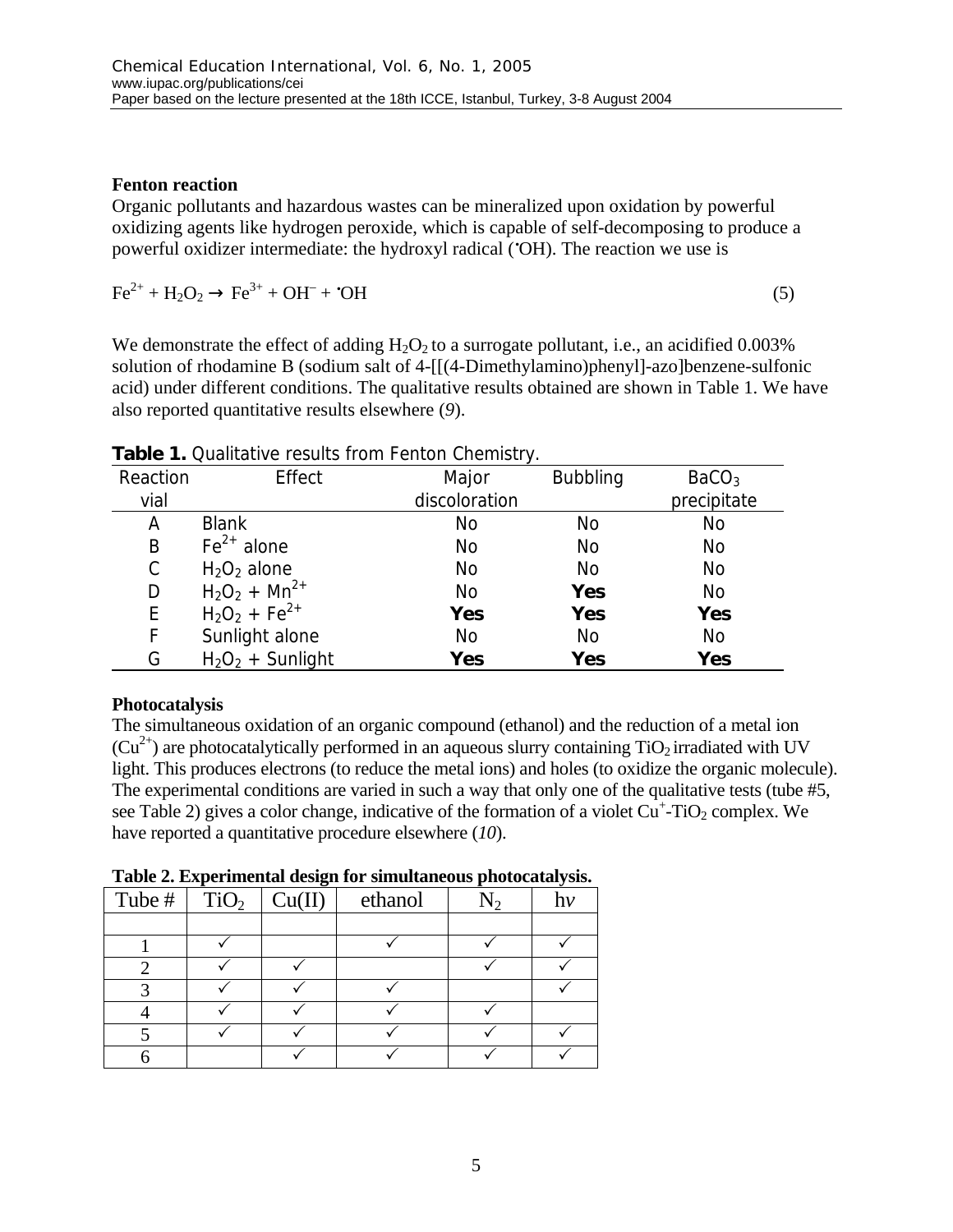## **Chemical oxidation: preparation of oxidants/disinfectants**

#### *a) Chlorine dioxide*

Water treatment normally involves the use of oxidizing/disinfecting agents. A greener chlorinebased alternative to chlorine itself is chlorine dioxide,  $ClO<sub>2</sub>$  (also called chlorine peroxide). We produce chlorine dioxide mainly though the chemical and electrochemical reduction of Cl(V) or the oxidation of Cl(III). See ref. (*11*).

### *b) Ozone*

We produce it electrochemically in the undergraduate laboratory with simple equipment and under very mild conditions. We designed tests to characterize it, observe its action in simulated environmental applications, and measure its rate of production (see *12*).

#### *c) Ferrate*

Ferrate, a powerful oxidizing/disinfecting agent, is synthesized chemically and electrochemically in the undergraduate laboratory with simple equipment and under very mild conditions. We designed tests to characterize it and to observe its action in simulated environmental applications (see *13*).

#### **Acknowledgements**

I thank the Turkish Chemical Society and the CCE-IUPAC for their kind invitation to present this talk at the 18th IUPAC International Conference on Chemical Education, and the following people for co-authorship in different papers, experimental assistance, helpful comments, etc.: Mono M. Singh, Zvi Szafran, Ronald Pike (Merrimack College, USA); Bruce Mattson, Scot Eskestrand, Michael P. Anderson, Jiro Fujita, Trisha Hoette (Creighton University, USA); Krishnan Rajeshwar (University of Texas at Arlington, USA); Michael Tausch (Gerhard Mercator University, Germany), Christer Gruvberg (University of Halmstad, Sweden); Adolfo de Pablos-Miranda (Institut Quimic de Sarria, Spain); Alberto Rojas-Hernández, Ma. Teresa Ramírez, Ignacio González (Universidad Autonoma Metropolitana-Iztapalapa, Mexico City); Alejandro Alatorre (Universidad de Guanajuato, Mexico); Arturo Fregoso, Margarita Hernandez, Lorena Pedraza, Rodrigo Mayen, Carlos Navarro, Monica Tellez, Diana Alvarez, Sebastian Terrazas, Rodrigo Mena-Brito, Maria Teresa Moran, Alejandro Moreno, Clemente Miranda, Jose Topete, Iraida Valdovinos, Maria Lozano, Luis C. Gonzalez, Karla Garcia, Elizabeth Garcia (Universidad Iberoamericana, Mexico City).

Funding for these projects has been provided by Universidad Iberoamericana, CONACYT (Mexico), the US National Science Foundation, the Fulbright Program of the US Department of State, Merrimack College (USA), the National Microscale Chemistry Center (USA), Creighton Jesuit University (USA), Loyola University of Chicago (USA), The Linnaeus-Palme program of the Swedish Agency for International Development (Sweden), and the Alfa Program of the European Commission,

### **Literature references**

1. Brezonik, P.; Fulkenson-Brekken, J. "Nitrate-induced photolysis in natural waters: controls in concentration of hydroxyl radical photo-intermediates by natural scavenging agents". *Environ. Sci. Technol.*, **1998**, *32*, 3004-3010.